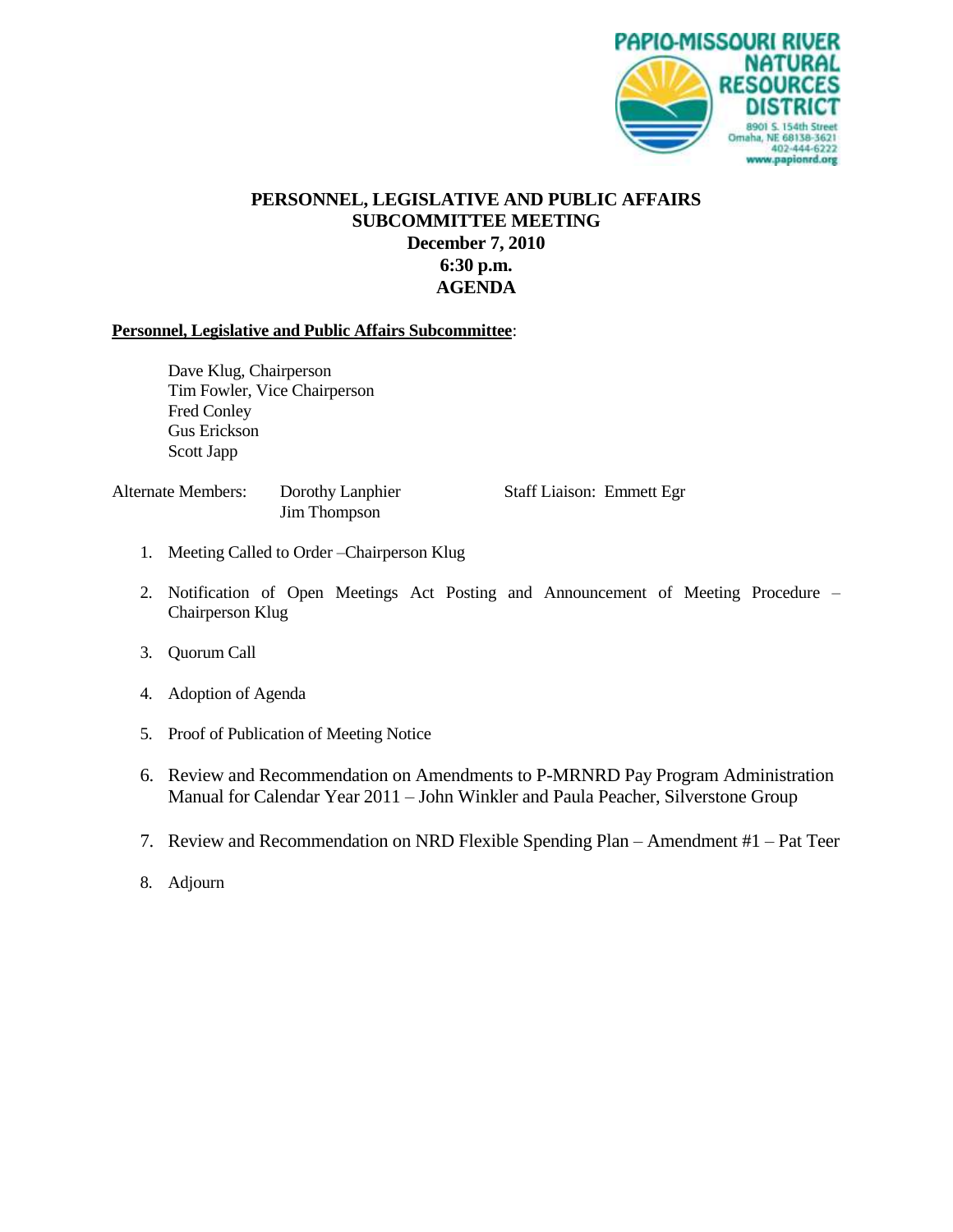### Agenda Item 6

## MEMORANDUM

| TO:      | Personnel, Legislative and Public Affairs Subcommittee |
|----------|--------------------------------------------------------|
| SUBJECT: | Recommendations to P-MRNRD Pay Program for CY 2011     |
| DATE:    | December 1, 2010                                       |
| FROM:    | John Winkler, General Manager                          |

At the February 12, 2009 Board of Directors meeting, the P-MRNRD Pay Program was approved. The plan was prepared by the Silverstone Group. It was determined that adjustments in future years would be based on the Silverstone Group Compensation Planning Bulletin and brought to the PLPA Subcommittee for review and recommendations to the Board for final approval and implementation. A variety of compensation survey sources, including national, regional and local survey sources, are used to provide compensation planning information.

After meeting with Silverstone Group representatives and reviewing the compensation information projections, the following recommendations are suggested for the P-MRNRD Pay Program for CY 2011:

- $\triangleright$  The Compensation Structure (salary ranges) will not be adjusted for 2011, however will be reviewed again next year to determine the need for any possible adjustments (page 4).
- $\triangleright$  The CY 2011 Merit Matrix will remain the same as 2010 (page 14).
- $\triangleright$  The CY 2011 will remain at 1.5%, the same as 2010 COLA (page 16).

**Management recommends that the following adjustments to the P-MRNRD Pay Program for CY 2011 be adopted:**

- **The Compensation Structure (salary ranges) will not be adjusted for 2011, however will be reviewed again next year to determine the need for any possible adjustments.**
- **The CY 2011 Merit Matrix will remain the same as 2010.**
- **The CY 2011 will remain at 1.5%, the same as 2010 COLA.**